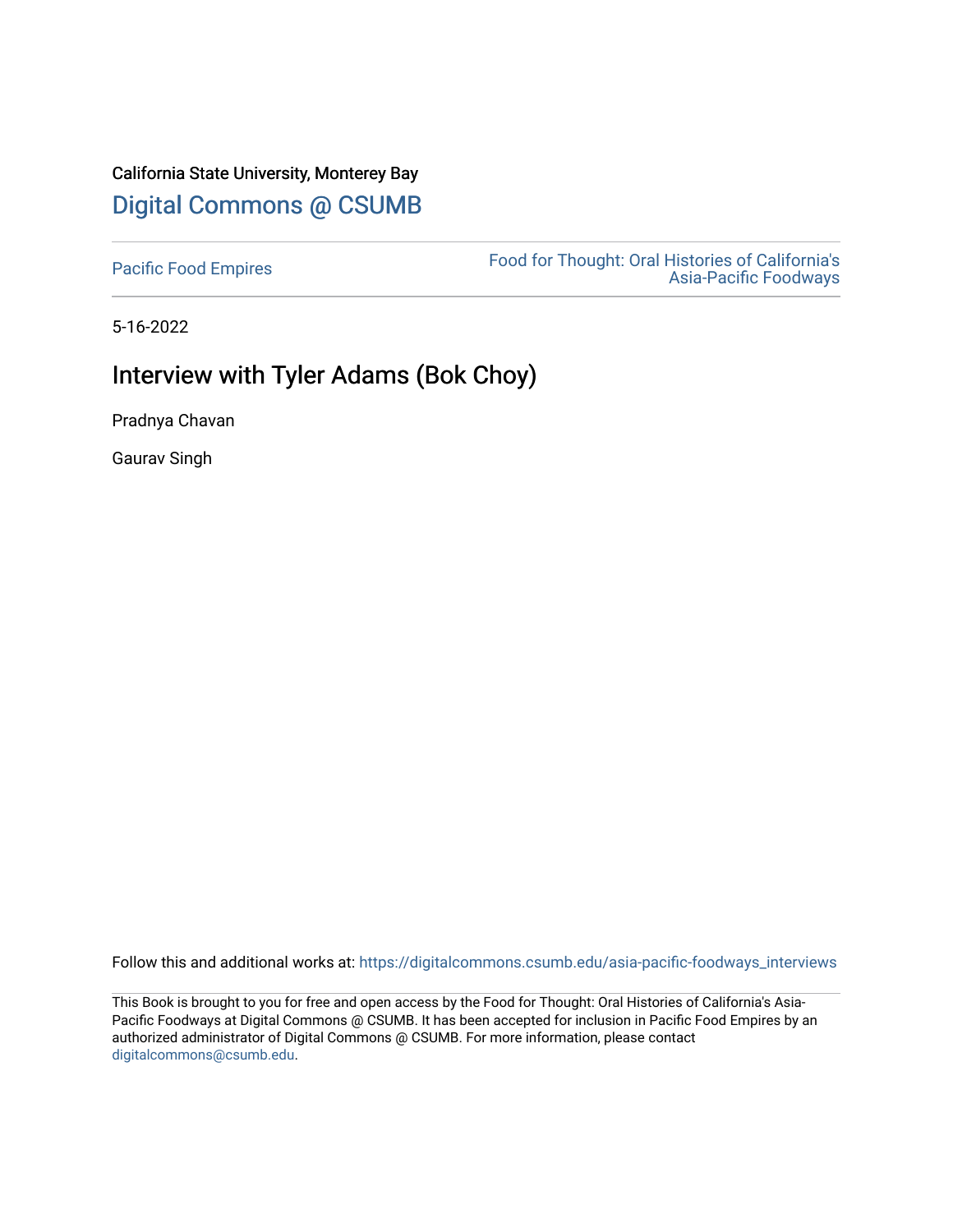Interviewee: Tyler Adams Interviewers: Pradnya Chavan, Gaurav Singh Date: May 16th, 2022 Location: Zoom Collection: Food for Thought: Oral Histories of California's Asian-Pacific Foodways, JAPN 317: Pacific Food Empires, Spring 2022 Length: 00:19:21 Overseen by: Dr. Dustin Wright

**Biography**: Tyler Adams is American born and is the Dining Director at Chartwells company that serves food at the CSUMB campus.

## **Interview Transcript**:

07:07:15 TA: Okay, I'm ready whenever you are Boss man 3, 2, 1 go.

07:07:25 PC: Hello! My name is Pradnya, and I am here with my partner.

07:07:30 GS: I'm Gaurav Singh. PC: and today we are interviewing for a final project, Food for thought, oral history of the California Asian Pacific Foodways. Joining us today is Adams Tyler, the manager, for the

07:07:44 Asian cuisine restaurant Bok Choy on CSUMB campus.

07:07:49 Thank you for joining us.TA: You're welcome.GS: So can you tell us a little about yourself, Tyler.

07:07:58 TA: Yeah. So I'm the director of dining services here at Csumb.

07:08:01 I've been with chart wells for about 5 years now. I've been at 2 other universities besides Csumb.

07:08:08 I was at Johnson, and Wales University in Denver Colorado, and then I was also at Missouri State University in Springfield, Missouri.

07:08:16 So i've worked on 3 different college campuses and i've done a lot of different kinds of restaurants on all those different campuses.

07:08:25 GS: Alright. So can you tell us a little about the history of Bok Choy like

07:08:30 How did it start? TA: Yeah. So I came to the campus just a little bit after we had decided to start Bok Choy, but from my understanding Bok Choy

07:08:57 GS: Lag out? TA: I think there was a lot of drive from students from different countries that wanted that cuisine.

07:09:05 And so that's what brought about Bok choy. It was just having something new and exciting and different.

07:09:10 They could resignate with people from different countries and different cultures.

07:09:14 GS: Okay, So what does Asian food mean to you exactly?

07:09:21 TA: Oh, man, Asian food, Asian food means a lot of things to a lot of people.

07:09:25 But to me Asian food is big portions and fresh varieties of flavors.

07:09:30 Right like it should really pop it should really give you a lot of flavor. A lot of spice, and just it should hit all the different notes on the palette.

07:09:38 But it's also about having the right kind of food, the right things that are authentic to the culture, and the right chicken.

07:09:46 There's a lot of chicken production in China and Japan.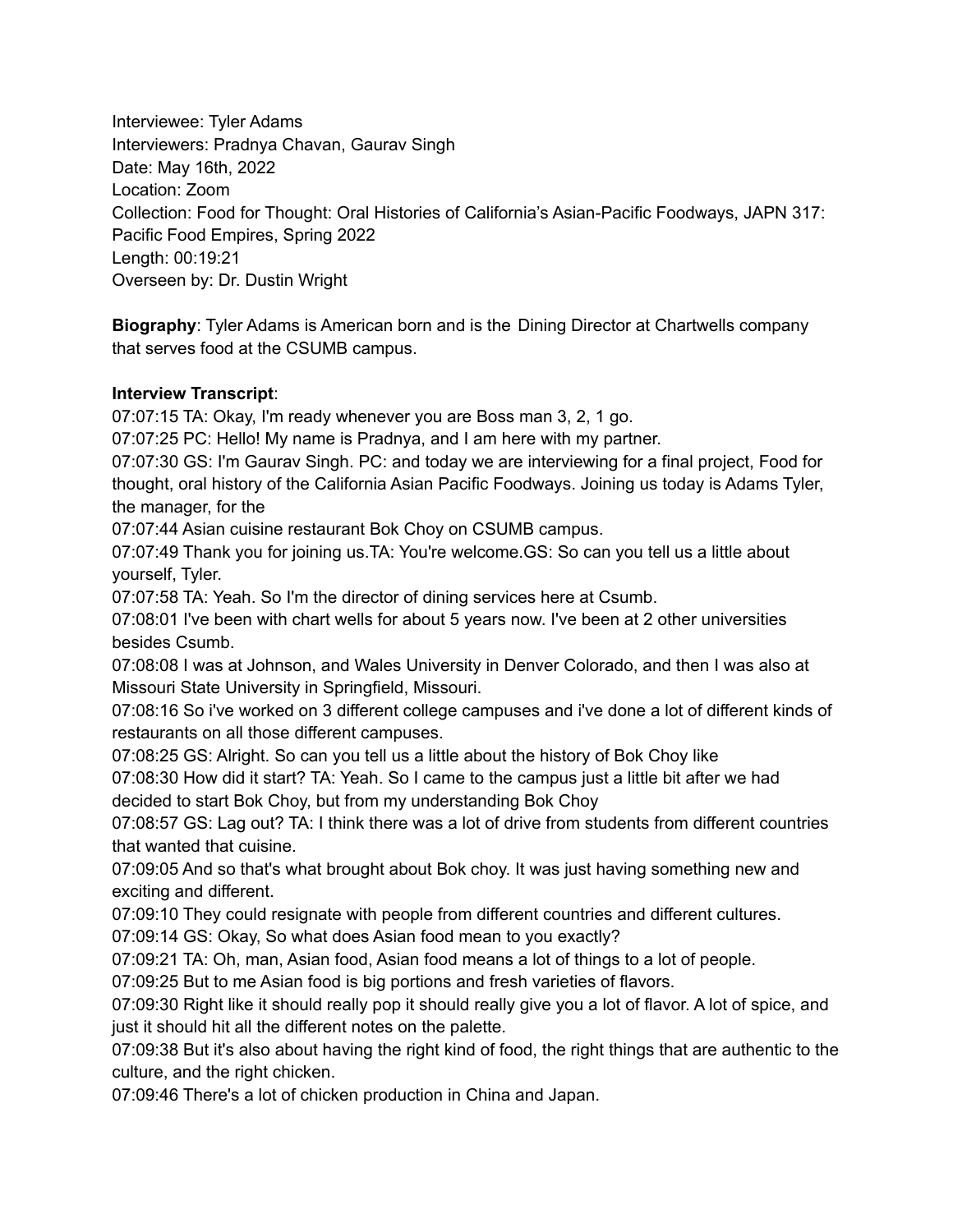07:09:50 So a lot of the foods are chicken based but there's also pork based or beef-based items.

07:09:55 too so that's that's kind of where that came from, but authentic to me, just means you know good good size, portions, and bright

07:10:16 GS: Hello, Tyler!

07:10:33 TA: Oh, yeah, Now again, I'm gonna switch my Internet connection for you really quick, gaurav, I think I'm having some Internet issues.

07:10:42 Give me 1 s Here, Buddy

07:11:42 Gaurav Can you hear me? GS: Yeah, I can hear you clearly now.

07:11:46 TA: Okay, perfect. There we go. Sorry about that guys. GS: So do you want to continue on with the question?

07:13:12 TA: What was that question? GS: Hmm. I think you lagged out again

07:13:14 TA: Pradnya. Can you hear me? I can hear you for some reason I can't hear gaurav, but when you talk

07:13:26 Okay, So , yeah, we could continue. TA: Okay, so what's your favorite type of Asian cuisine?

07:13:34 Oh, man. my favorite type of Asian cuisine is probably Japanese.

07:13:39 I really like Hibachi, and I really like sushi.

07:13:42 But I love Chinese food, it's too awesome. GS: And Do you think the recipes at Bok **Chov** 

07:13:50 have changed over time or have they stayed the same?

07:13:53 It opened last semester. right? So you think you have adapted for the new semester? 07:14:00 TA: Yes, I think that it..the recipes have definitely changed a little bit.

07:14:04 We have added some new menu items but we've also dialed in the recipes a little bit more right.

07:14:10 We've started to realize how spicy people like their food versus not spicy

07:14:16 So we change the amount of spice just based on the feedback we get from the students.

07:14:19 So. Yes, the recipes have definitely evolved over time.

07:14:23 However, the standard, like orange chicken, that one pretty much stays the same, because everybody loves orange chicken the way it is.

07:14:29 But we do adapt their recipes over time based on feedback.

07:14:34 GS: Okay. And so what do you think? What do you define as authentic food?

07:14:40 TA: Authentic to me would be like really, really authentic with

07:14:50 GS: Tyler you lagged out again

07:15:01 TA: The right kind of oils and the right kind. GS: Tyler Tyler.

07:15:07 TA: Can you like repeat that answer? because you lagged out in the middle of that

07:16:34 To do. enter your meeting. Id

07:16:58 GS: You are in the meeting now today,

07:17:14 GS: Guess every now, yeah, we can hear you

07:17:31 Yeah, that's a little better

07:17:36 Get rid of my computer. There, now, there should be no

07:17:44 TA: Okay, where were we talking about authentic food? GS: Yeah. Can you repeat that?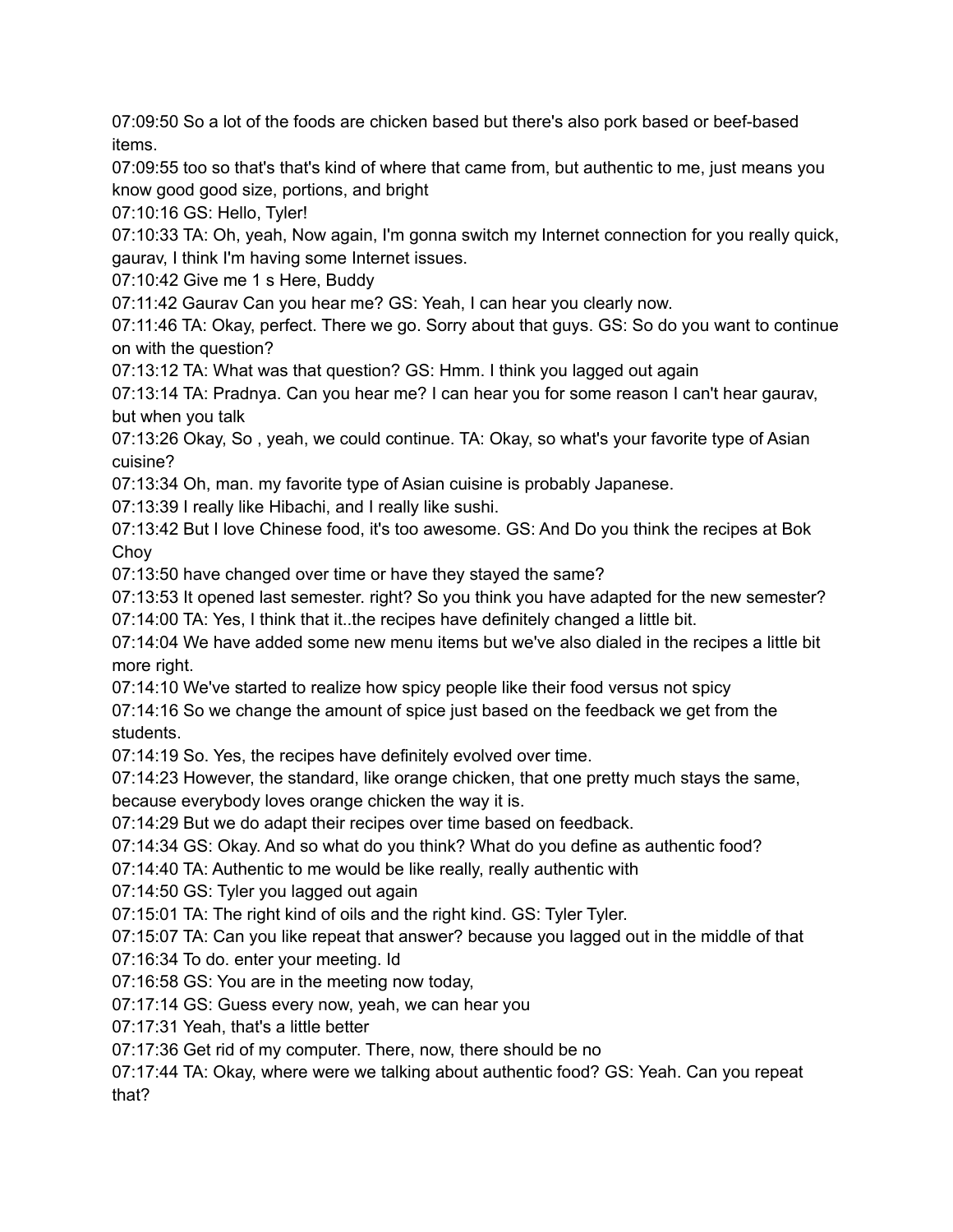07:17:54 Answer,

07:17:55 TA: Yeah. So what I was saying was and thought to me means like an authentic recipe.

07:18:01 Right using a recipe that was passed down from generation to generation.

07:18:07 But it also means using authentic food right like things that come from that area.

07:18:12 You know, Chinese spices and different sauces and herbs that grow there.

07:18:18 Those are. Those are what makes food authentic. Okay, So would you say that the food at bok choy is authentic?

07:18:38 I would say that the food at bok choy is not the most authentic when it comes to Chinese food only because we use a lot of pre-made ingredients right?

07:18:50 We don't make sauces from scratch and we don't marinate chicken.

07:18:55 We don't do a lot of the things that would be considered authentic.

07:18:57 This is more Americanized Chinese food. GS: Okay, Alright. Okay.

07:19:05 PC: So next question is, what do you say that the availability of ingredients has affected the food at Bok choy?

07:19:15 TA: That's a great question. So the availability of food has definitely been a problem with all of the supply chain issues caused by Covid.

07:19:26 A lot of our suppliers are behind on production so a lot of times when we order food, we get whatever they can send us.

07:19:34 It's the closest product right so normally we order one brand of chicken.

07:19:40 One specific type of chicken and that's all we use for bok choy.

07:19:45 But any time that they run out of that then I get a substitute product, and that product doesn't taste the same, doesn't have the same texture.

07:19:53 So that definitely affects the quality of the food and the food that we're putting out. 07:19:56 So I would say the supply chain has everything to do with the authenticity of our food, and the quality of our food, because if we can't get the product, then we can't make the food 07:20:05 That we want to make

07:20:14 GS: So, what are some of the best dishes that you think is representative of Chinese food at Bok Choy

07:20:27 TA: I would say that the vegetables, the Wok Fried vegetables are very authentic. The veggies that we use are a good variety of aids and vegetables that grow in that area. The sauce that we use

07:20:45 for it is actually homemade, very authentic, very heavy with Soy sauce and different Chinese spices.

07:20:53 So that's one very authentic item another very authentic item would be fried rice.

07:20:59 We use a very generic fried rice recipe.

07:21:05 Most Chinese restaurants use, and then some of the other items like tofu and shrimp. 07:21:12 Those are pretty authentic, too. The bang bang shrimp

07:21:14 recipe that we use, You would find at most Chinese restaurants, too,

07:21:22 PC: I see Which menu Item: do you think brings more customers, or is more popular than the other food items that you sell?

07:21:35 TA: Orange chicken is definitely gonna be the number one item that brings most people to bok choy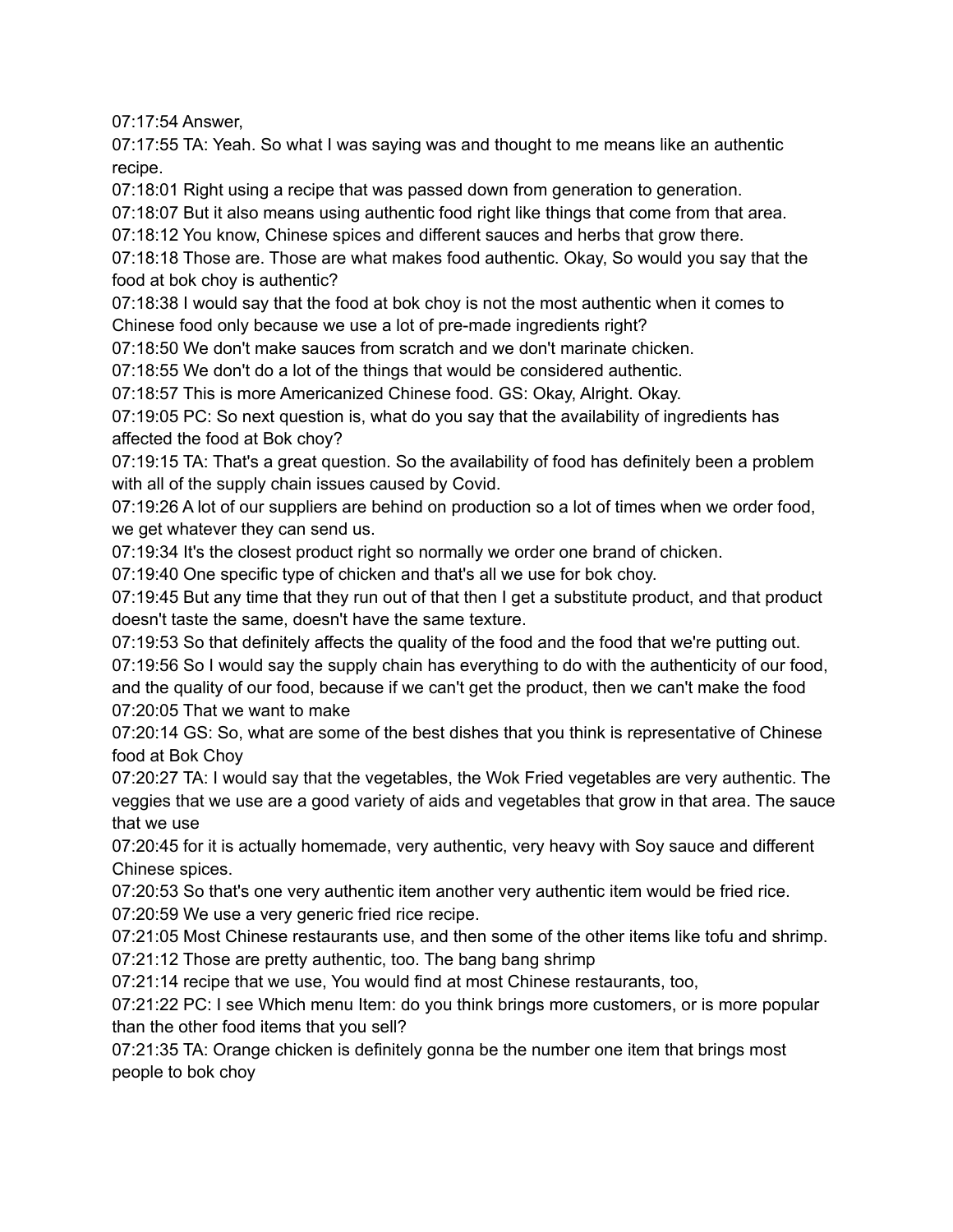07:21:41 I think that's just kind of and I comfort food for a lot of us who grew up meeting Panda Express and other Chinese take out orange chicken and lo mein are definitely our number one Sellers and definitely what bring

07:21:54 people to Bok choy. but I think once people are here and they've had the orange chicken a couple of times.

07:22:00 They do like to try other things and experiment with the other options.

07:22:07 GS: So does it get stressful at times like because of the rush, or maybe like something doesn't arrive on time because of stuff like that.

07:22:18 TA: It definitely does get stressful. That's just part of the food service industry, you know, trying to do a lot of things in a little amount of time with a lot of people.

07:22:28 It does get very stressful. but it's all about the mindset.

07:22:33 Right, making sure that your staff is happy, making sure that they have everything that they need to do their job.

07:22:42 And that makes their job less stressful. But I won't lie to you and say it doesn't get stressful.

07:22:45 It definitely does it sometimes. GS: So what's your favorite dish at Bok choy? 07:22:52 TA: My favorite dish is the grilled Teriyaki chicken.

07:22:57 Just because I love grilled items and I love teriyaki sauce, and it's just not as heavy as some of the other fried items.

07:23:04 I love grilled chickens, but orange chicken is definitely my second favorite.

07:23:11 GS: Okay, So do you feel like the food at bok choy is Americanized, or like modified to like, Americans who are not familiar with Asian food,

07:23:25 TA: Yes, Absolutely. I would say that everything on the Bok Choy has been Americanized to 1 point or another.

07:23:34 Just to kind of meet the palate taste of our population that we I think if we served our lot of very, very authentic Chinese food wouldn't have as many sales, and we wouldn't get as much business because

07:23:50 that those flavors don't necessarily meet everybody's profile So we're trying to serve food.

07:23:57 That everybody will like and so that's Why, we've Americanized it, but not to a point where it's unrecognizable from the authentic dish right.

07:24:11 PC: So you said that it does get stressful at times, and a good mindset helps you with it.

07:24:18 So there, any other secret tips that you think lead to good management of this business and to better customer service?

07:24:28 TA: Yeah, absolutely. So I think the first thing is making sure that you train your staff right?

07:24:34 Your customer service, and the quality of service and give up to your customers is only as good as your staff, or been trained.

07:24:42 So it's very hard to expect your staff to do something that they don't know how to do, or they've never been shown how to do so.

07:24:48 I think hands-on training and just making sure everybody knows what's going on, and what's expected of them is always the number one priority to make sure that you're given the best service.